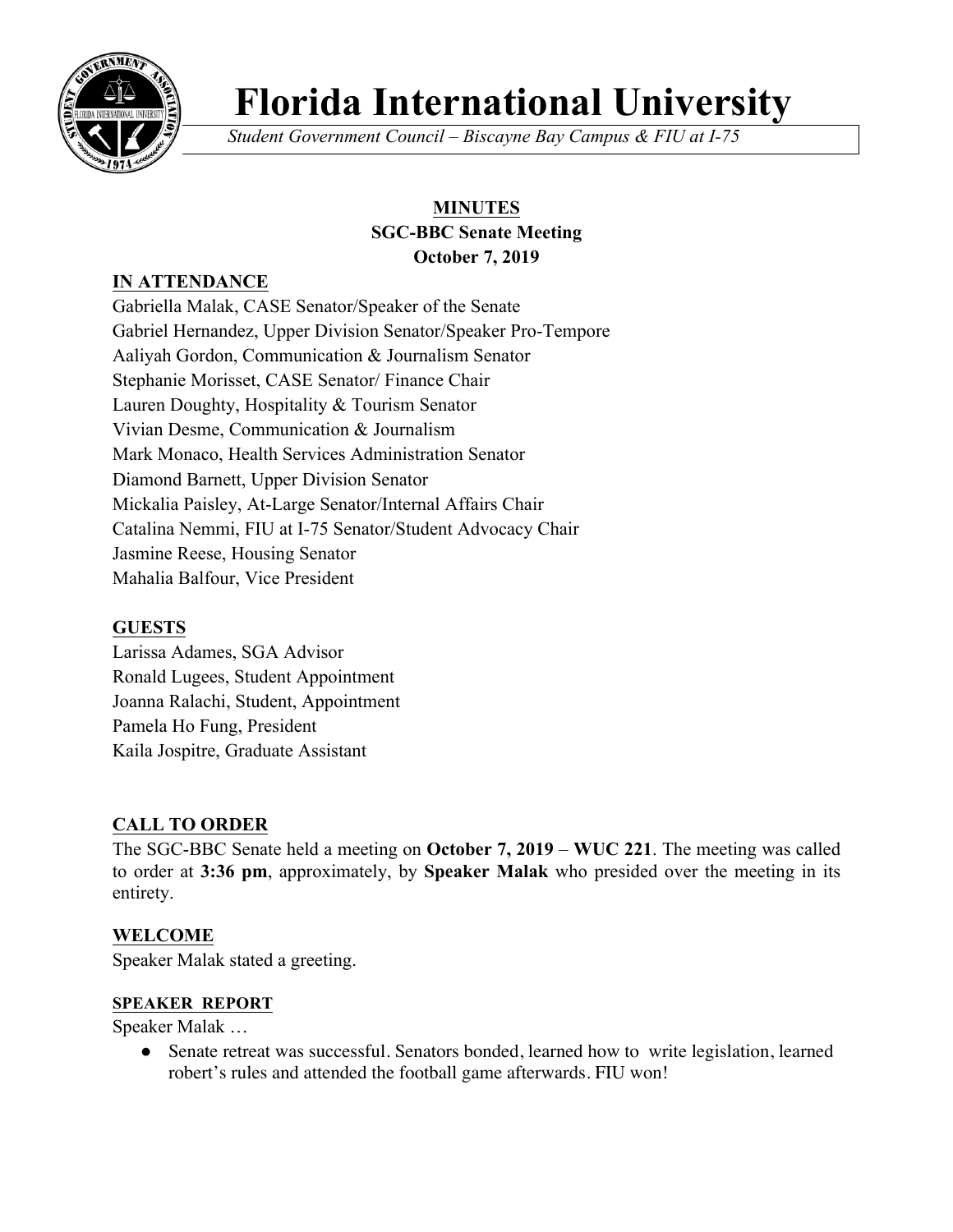- Attended HSA general body meeting held last wednesday. The topic was *The Importance* of Voting. Speaker Malak gave an update on behalf of SGA.
- Speaker Malak, along with Senator Monaco met Veterans affairs in regards to having more of a presence at BBC.
- Speaker Malak joining Director Kelli Perking with a meeting with Vice President Ortiz in regards to the Overtown Youth Center Scholarship fund.
- Attended the president's roundtable .
- Speaker Malak reminded the senate that the Congress meeting is 10/21/2019. Please wear professional attire

## **VICE PRESIDENT REPORT**

Vice President Balfour …

- Greetings...
- Enjoyed the senate retreat.
- Ms. Balfour encourage senators to join the Academic Commision.
- Ms. Balfour reminded everyone that the Blue table talk is next Monday, October 14th, from 12pm-3pm in the WUC Ballroom Side A. Sephora will be providing goodie bags for the participants. The topic will be beauty standards
- Ms. Balfour chaired the President roundtable. All council presidents were presented with the exception of the Panther Power President. One topic of discussion was collaboration. All the presidents that were present were women.

## **SPEAKER PRO'S REPORT**

Speaker Pro Hernandez…

- Greeting
- Mr. Hernandez printed out Robert Rules Cheat sheets on everyone's table tent.
- Mr. Hernandez is working on getting a new google drive set up
- $\bullet$  Mr. Hernandez will be contact those who have not met with him to schedule their 1-1's

## **ADVISOR'S REPORT**

Ms. Adames…

- Asked for assistance with tabling for the BBC Reunion
- Will be working on emoluments this week. Please look out for an email asking for information.
- Reminded everyone to include Kaila and herself when emailing administrator.

Ms. Jospitre…

● Asked any one who is working on an event to please meet with her.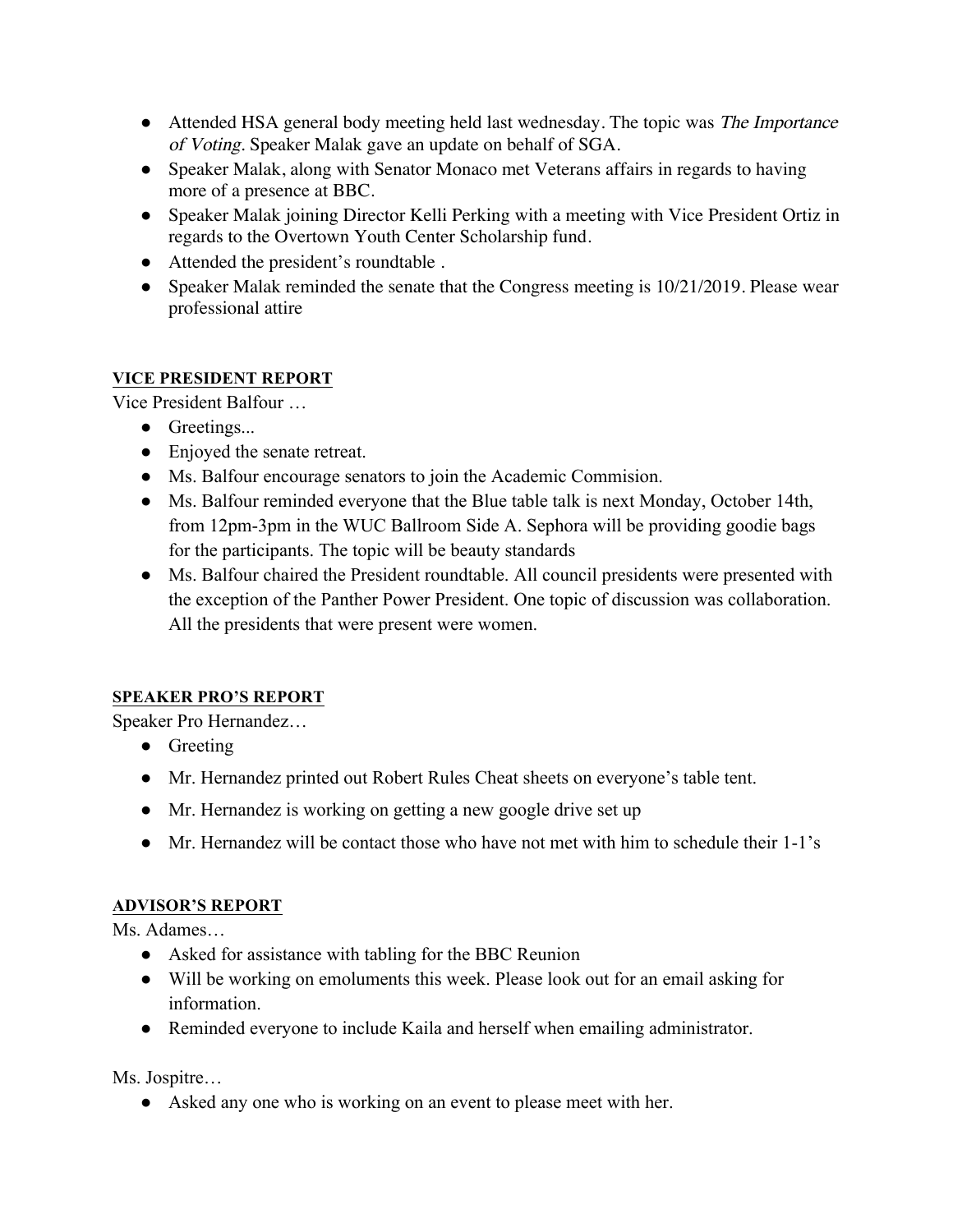● Asked that all events be added to the events list.

#### **Finance Chair Report**

Senator Morisset…

- Greetings, she attended the senate retreat and learned about Robert's Rules
- There is a group of students who will submit a conference request
- \$3100 balance in the Finance committee
- Has finished her bill

#### **Internal Affairs Chair Report**

Ms. Paisley...

- Is working on a Diabetes Awareness event
- Leveling UP Leadership is November 7th. There will be kayaking after the event
- The next IA meeting is Wednesday at 11am

## **Student Advocacy Chair's Report**

Ms. Nemmi...

- Next meeting will be Wednesday
- Will be tabling at the Conversations with Panthers event at I-75 with Senator Monaco.
- Midterm motivation is next week at I-75
- There is link available to reserve a spot on the Panther Power bus for the Homecoming Game. if you reserve a space and do not show up, you will not be allowed to reserve a space for future games.

## **Operational Review Report**

Ms. Desme reported…

- That she had a recent appointment to the committee. If any senator is interested in joining, please contact her.
- She tabled during a Homecoming event
- Is working on a resolution on the MAST students.

#### **OLD BUSINESS**

#### **A. Approval of the Minutes**

Speaker Pro Hernandez moves to approve Senate Meeting Minutes of 10.07.2019. Senator

Monaco seconded. The motion passed unanimously.

## **NEW BUSINESS**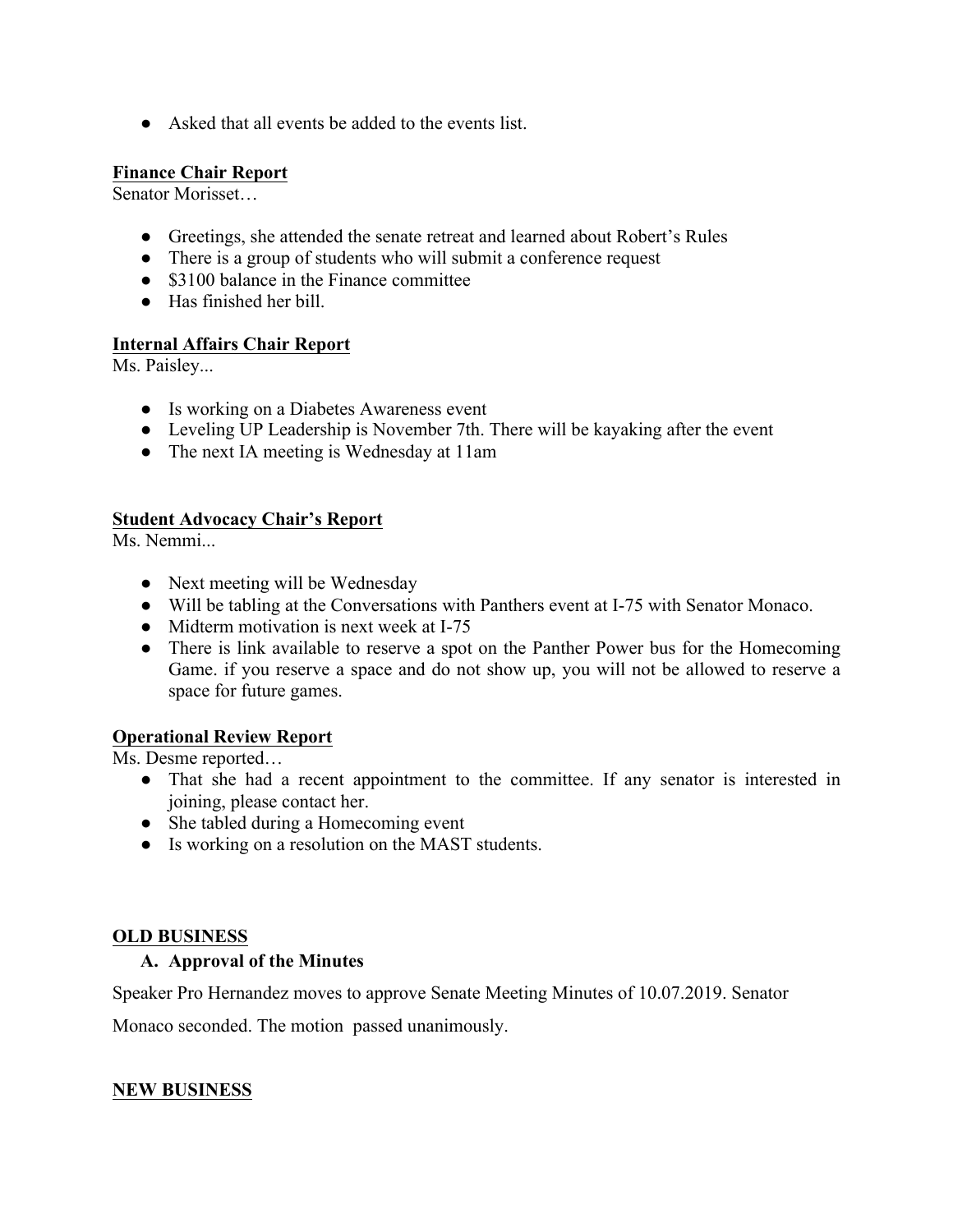#### **A. Appointments of Ronald Luque for Lower Division Senator**

Ronald Luque presented himself to the senate

*At 3:59pm Speaker Malak relinquished her chairmanship to Speaker Pro Hernandez*

#### *At 4:02pm Speaker Malak regained her chairmanship*

Senator Paisley moved to appoint Ronald Luque as Lower Division Senator. Senaro Morisset seconded.

#### **Roll Call Vote**

Senator Reese- Yea Senator Nemmi- Yea Senator Paisley- Yea Senator Barnet- Yea Senator Hernandez- Yea Senator Monaco- Yea Senaro Desme- Yea Senator Gordon- Yea Senator Doughty- Yea Senator Morisset- Yea Senator Malak- Yea

With a vote of 11-0-0, Ronald Luque was appointed Lower Division Senator

There was no objection to amended the agenda to return to agenda item University Wide Bill

Vice President Balfour presented University-Wide Bill 3601.

## **B. Appointment of Joanna Ravachi for Associate Justice**

Joanna Ravachi presented herself to the senate for the Associate Justice position.

Senator Gordon moves to appointed Joanna Ravachi as an Associate Justice. Senator Desme seconds the motion.

## **Roll Call Vote** Senator Reese- Yea Senator Nemmi- Yea

Senator Paisley- Yea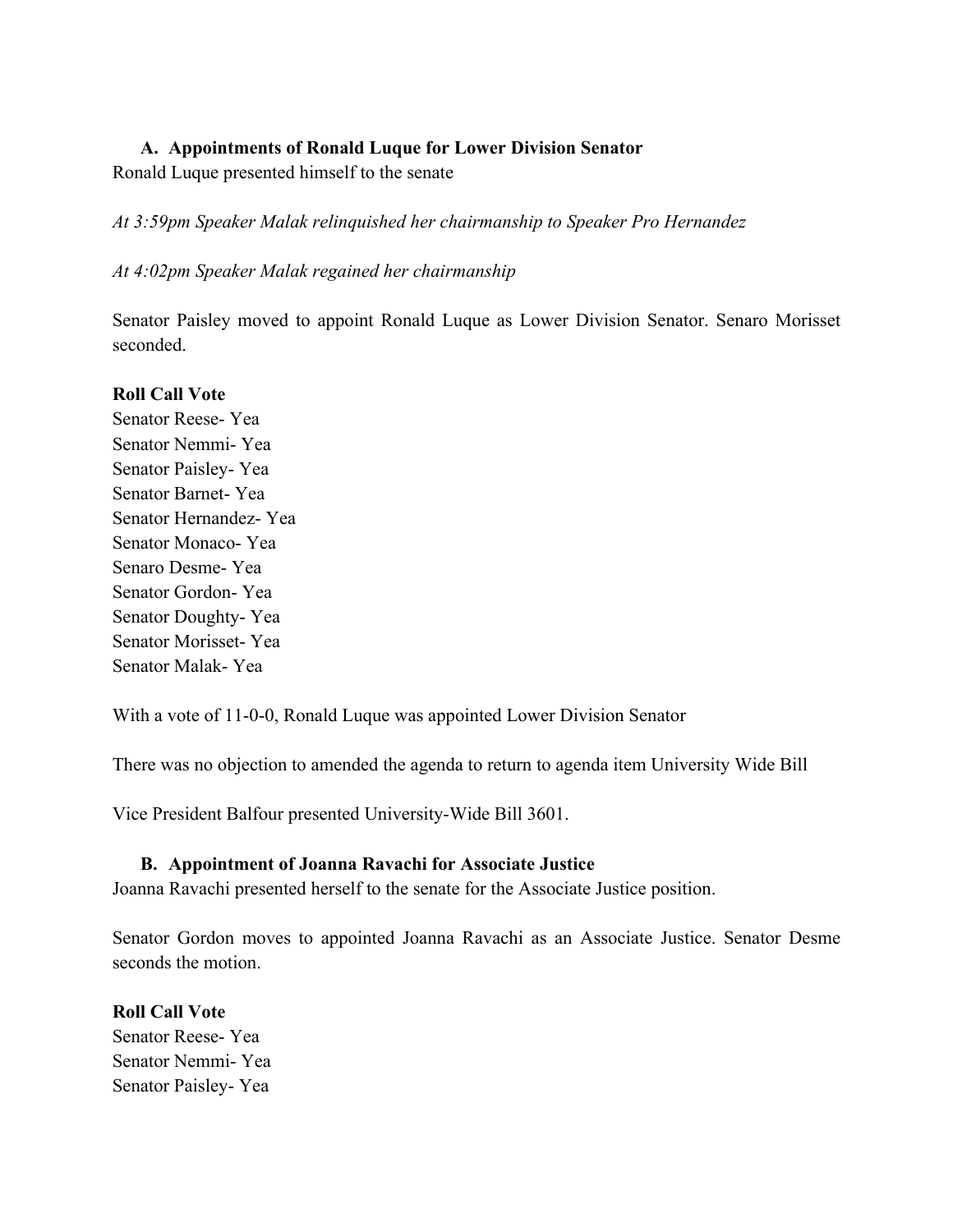Senator Luque- Yea Senator Barnet- Yea Senator Hernandez- Yea Senator Monaco- Yea Senaro Desme- Yea Senator Gordon- Yea Senator Doughty- Yea Senator Morisset- Yea Senator Malak- Yea

With a vote of 12-0-0, Joanna Ravachi was appointed Associate Justice.

Point of Personal Privilege was granted to Senator Morisset at 4:32pm

Speaker Malak relinquished her chairmanship to Senator Hernandez at 4:32pm

Senator Paisley moves to table the second reading of Resolution 2019.0012. Senator Gordon seconds the motion. With a unanimous vote, the motion passes

Point of Personal Privilege was granted to Senator Nemmi at 4:34pm

Point of Personal Privilege was granted to Senator Monaco at 4:35pm

Senator Hernandez relinquished chairmanship to Speaker Malak at 4:35pm

Senator Morisset returned to the senate meeting at 4:35pm.

#### **C. Chair/Committee Nominations:**

○ Rules, Legislation, and Judiciary (R.L.J.) Committee Chairperson Position Senator Luque self nominated for the RLJ chair position. Senators went into discussion of nomination. Senator Morisset moved to extend discussion for five minutes, Senator Reese seconded. Motion passes unanimously.

Point of Inquiry was brought up by Senator Morisset about tabling the nomination.

Point of Personal Privilege was granted to Senator Barnett at 4:50pm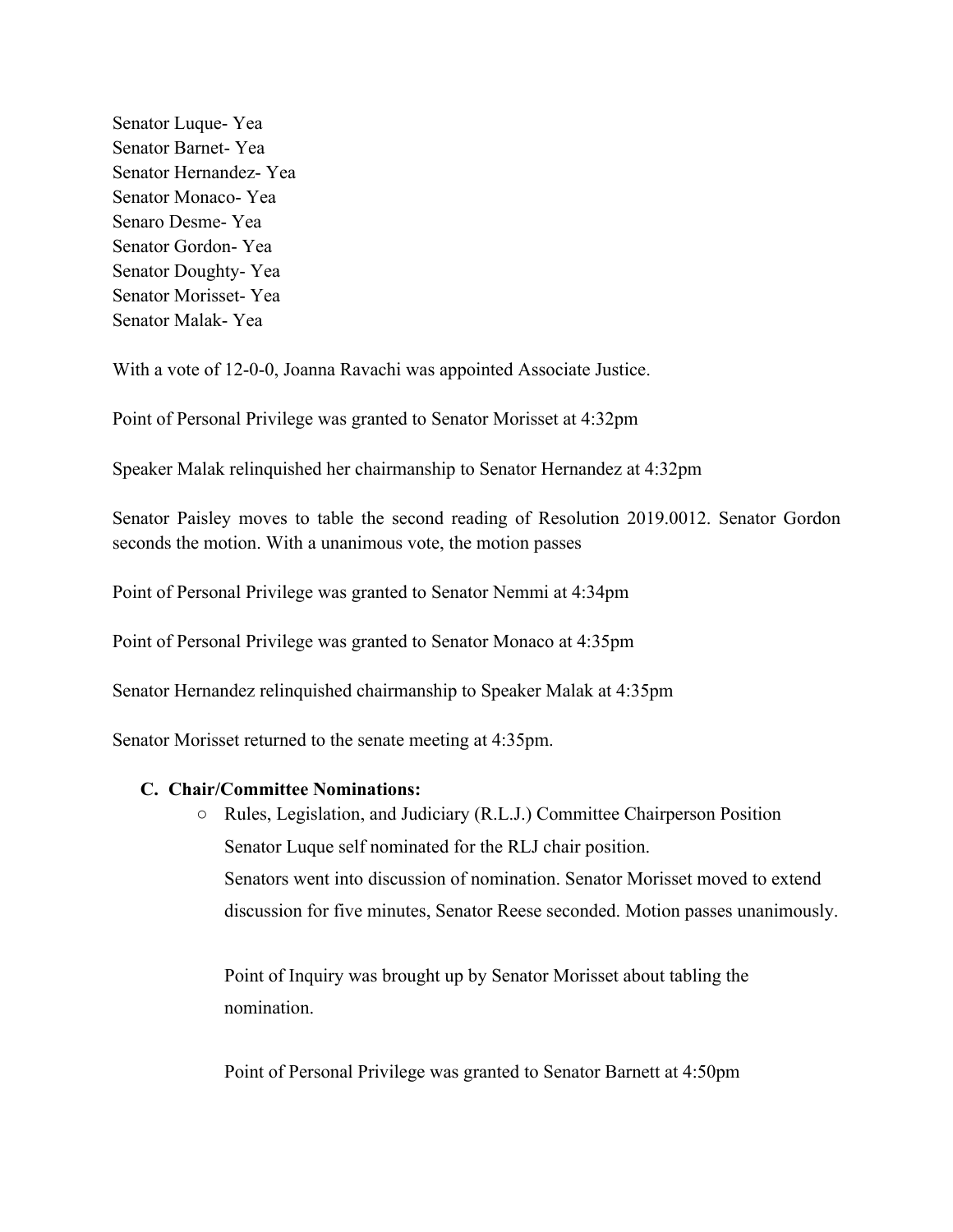Senator Gordon moved to table RLJ nomination to next week. Senator Desme seconded the motion.

Senator Gordon withdrew her motion.

Senator Gordon moved to table the RLJ nomination for 3 weeks. Senator Reese seconded.

#### **Roll Call Vote**

Senator Reese- Yea Senator Paisley- Nay Senator Luque- Yea Senator Barnett- Yea Senator Hernandez- Nay Senaro Desme- Yea Senator Gordon- Yea Senator Doughty- Yea Senator Morisset- Yea Senator Malak- Yea

With a vote of 8-2-0, the motion passes.

○ Finance Committee

Senator Barnett nominated herself to the Finance committee.

Senator Desme nominated herself to the Finance committee.

Point of Personal Privilege was granted to Senator Reese at 5:00pm.

Senator Barnett presented herself to the senate Senator Reese returns to the meeting at 5:02pm. Senator Gordon moved to appoint Senator Barnett to the finance committee. Senator Desme seconded the motion.

#### **Roll Call Vote**

Senator Reese- Yea Senator Paisley- Yea Senator Luque- Yea Senator Barnett- Yea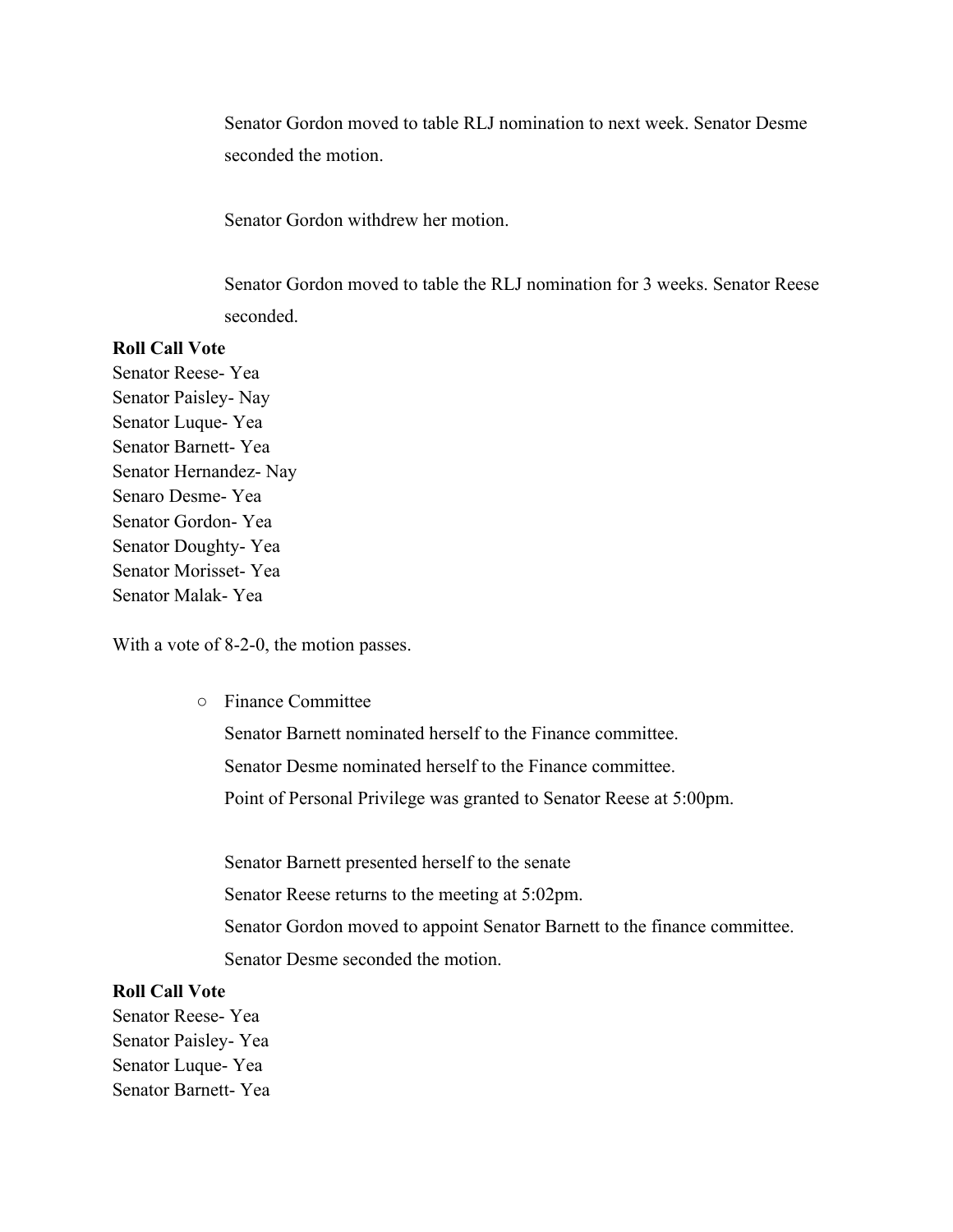Senator Hernandez- Yea Senaro Desme- Yea Senator Gordon- Yea Senator Doughty- Yea Senator Morisset- Yea Senator Malak- Yea

With a vote of 10-0-0, the motion passes.

Senator Desme presents herself to the senate. Senator Doughty moved to appoint Senator Desme to the finance committee. Senator Gordon seconded the motion.

#### **Roll Call Vote**

Senator Reese- Yea Senator Paisley- Yea Senator Luque- Yea Senator Barnett- Yea Senator Hernandez- Yea Senator Desme- Abstain Senator Gordon- Yea Senator Doughty- Yea Senator Morisset- Yea Senator Malak- Yea

With a vote of 9-0-1, the motion passes.

#### **D. Senate Academic Commission**

○ Nominations for the Senate Academic Commission Vice President Balfour reviews what the commission is tasked to do. The commission is comprised of the following senate seats: Upper Division, Lower Division, Graduate, At-Large and 2 senators

Point of Personal Privilege was granted to Senator Doughty at 5:11pm

Point of Inquiry: if you are the only person in the position are they one who is placed in the committee. Vice President Balfour responded no.